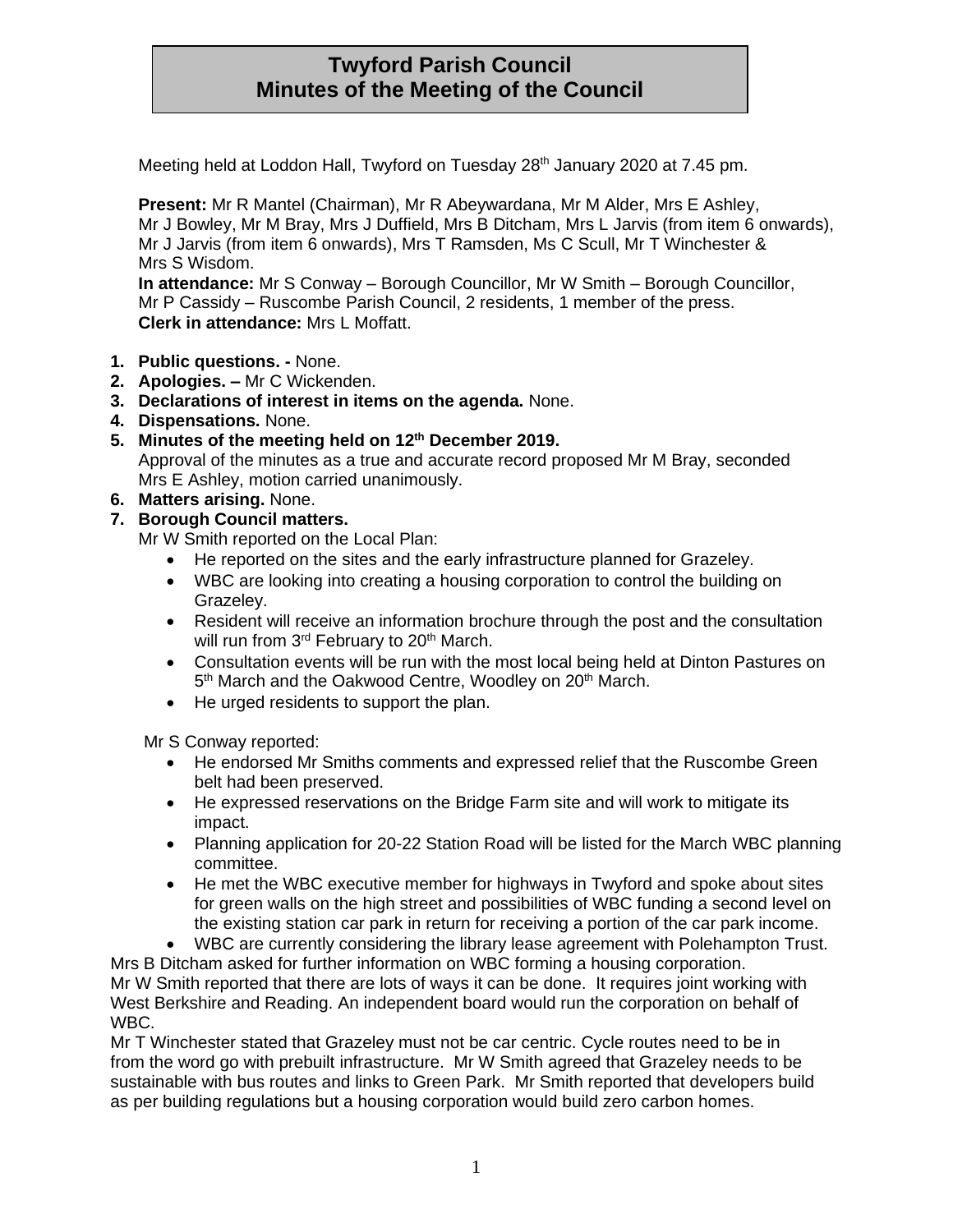**8. Liaison with Ruscombe Parish Council.** The precept has been agreed and has decreased by 5%. RPC are working with Connecting Communities in Berkshire (CCB) on a project to combat loneliness in Ruscombe. It may be that residents can be linked to activities in Twyford. Interserve on Ruscombe Business park has applied for change of use to build flats and RPC have suggested that some of these might be reserved as low cost housing for local people.

## **9. Reports and to receive any recommendations from committees:**

**9.1** Planning and Amenities Committee & Neighbourhood Plan 07.01.20 Mrs B Ditcham highlighted items 7.1,7.2, 8.3,14.1,15.3,18.2 &18.5.

**9.2** Parish Lands Committee 14.01.20 Mr J Bowley highlighted items 10.1.1, 10.3, 11.3, 11.4, 13.5 & 14.3.2. Mr R Abeywardana spoke about the Green Task Force Working Group. Mr J Jarvis will consider joining and Ms C Scull agreed to join. Other interested Councillors are to speak to the clerk.

**9.3** Finance and General Purposes Committee 21.01.20

Meeting dates (circulated 22.01.20) – unanimously approved. Recommendations from 10.12.19:

The committee **RECOMMEND to full Council** to increase the Clerk's hours by 6 to 35 per week with immediate effect – motion carried nem con.

The committee **RECOMMEND to full Council** to approve the amended set of Financial Regulations (circulated 18.12.19) – unanimously approved.

The committee **RECOMMEND to full Council** to approve the CCTV policy (unchanged – circulated 18.12.19) – agreed to refer back to the Finance & General purposes committee for amending.

The committee **RECOMMEND to full Council** to approve a grant to Keep Mobile of £300 – unanimously approved.

The committee **RECOMMEND to full Council** to approve a grant to Citizens Advice Reading of £350 – unanimously approved.

The committee **RECOMMEND to full Council** to approve no grant to Link Visiting Scheme – unanimously approved.

The committee **RECOMMEND to full Council** to approve a grant to Home Start of £300 – unanimously approved.

Recommendations from 22.01.20:

The committee **RECOMMEND to full Council** to approve a budget of £132,620 for 2020/21 (circulated 22.01.20) – unanimously approved.

The committee **RECOMMEND to full Council** to approve a precept of £107,620 for 2020/21 (circulated 22.01.20) – unanimously approved.

The committee **RECOMMEND to full Council** to appoint 2 people (one Finance committee member and one other) to conduct an end to end review of a sample of payments 4 times a year. Process to be agreed at a later date. – concept unanimously approved.

The committee **RECOMMEND to full Council** to approve the amended procedure for making payments (circulated 22.01.20) – unanimously approved.

The committee **RECOMMEND to full Council** to approve the amended Publishing Policy (circulated 22.01.20) – unanimously approved.

The committee **RECOMMEND to full Council** to approve the amended Risk Management Policy (circulated 22.01.20) – approved nem con.

The committee **RECOMMEND to full Council** to approve a grant to Citizens Advice Wokingham of £550 – unanimously approved.

The Capital Account to 31st December 2019 had been circulated (circulated 24.01.20) – noted.

Receipt of £18,819.32 Community Infrastructure Levey (CIL) funds was noted.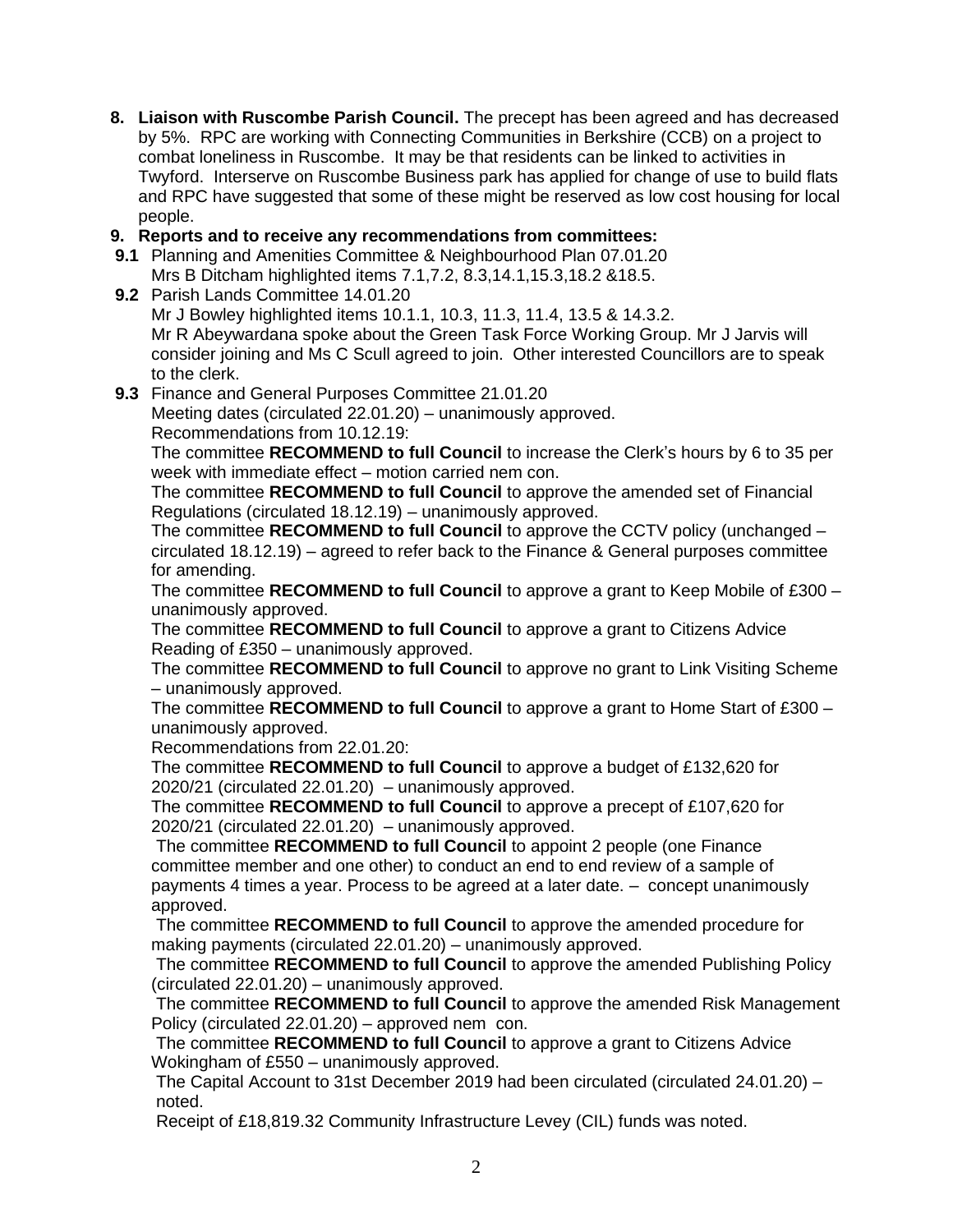**9.4** Fete Committee – no meeting held.

# **10. Other representatives reports**

**10.1** Meet the public 11.01.20 – Mrs Duffield reported on an enquiry from a Sonning resident who was directed to Wokingham Borough Council.

- **11. Clerk's report** Mr M Bray had expressed an interest in attending the Building Power though Community Organising CCB course which he is happy to fund himself. Climate Change information has been circulated – is this something the Council wish to act on? Information will be re-circulated. The first Twyford in Bloom meeting will be held on  $6<sup>th</sup>$ February and an email / agenda has been circulated to over 70 people. The clerk and Assistant clerk are both working on this.
- **12. Code of conduct** Ms C Scull asked Councillors to observe respect to each other in their conduct and refrain from letting personalities get in the way. Councillors should allow each other to speak without interruptions to enable everyone to be listened to.
- **13. Facilitated action planning session (circulated 27.12.19)** agreed for the Finance Committee to steer.

## **14. Items to be discussed at the next meeting** - none

## **15. Correspondence (circulated to councillors by email):**

15.1 Christmas Day Lunch! Link Visiting Scheme (circulated 12.12.19). Noted.

15.2 Berkshire Maestros – Mini Maestros (circulated 12.12.19). Noted.

15.3 Climate Emergency presentation (circulated 12.12.19). Noted.

15.4 BBOWT Biodiversity presentation (circulated 12.12.19). Noted.

15.5 NHS - design our neighbourhood event - 22 January (circulated 12.12.19). Noted.

15.6 Twyford Library and Community Hub (circulated 12.12.19). Noted.

15.7 Wokingham Borough Libraries Newsletter December 2019 (circulated 18.12.19). Noted.

15.8 Merry Christmas & Happy 2020 from Connecting Communities in Berkshire (circulated 19.12.19). Noted.

15.9 Christmas Film Showings @ Loddon Valley (circulated 19.12.19). Noted.

15.10 Police and Crime Commissioner newsletter - December 2019 (circulated 27.12.19). Noted.

15.11 Action for All E-Bulletin [11] (circulated 27.12.19). Noted.

15.12 LCPD News - Winter 2019 (circulated 27.12.19). Noted.

15.13 BALC - Royal Garden Party Nominations - 19th May 2020 (circulated 27.12.19). Noted.

15.14 Police & Crime Bulletin December 2019 - Op Holly, domestic abuse, neighbourhood policing and more... (circulated 27.12.19). Noted.

15.15 Mayor support - Thank You (circulated 30.12.19). Noted.

15.16 Agenda Ruscombe Parish Council meeting Wednesday 8th January 2020 (circulated 02.01.19). Noted.

15.17 CCB - Invitation to Building Power through Community Organising Training Event (circulated 17.01.20). Noted.

15.18 Two Invitations for you! The High Voltage Singers & Twyford Twinning association. (circulated 17.01.20). Noted.

15.19 WBC - Invitation to Climate Emergency Action Plan media briefing (circulated 17.01.19). Noted.

15.20 January 2020 BALC Newsletter (circulated 17.01.19). Noted.

**16. List of authorised payments** – list dated 27.01.20. Approval proposed Mr J Jarvis, seconded Ms C Scull. Motion carried nem con.

## **17. Dates of meetings:**

## **All meetings 7:45pm at Loddon Hall unless noted otherwise.**

| 04.02.20 |
|----------|
| 04.02.20 |
| 05.02.20 |
| 11.02.20 |
| 18.02.20 |
|          |